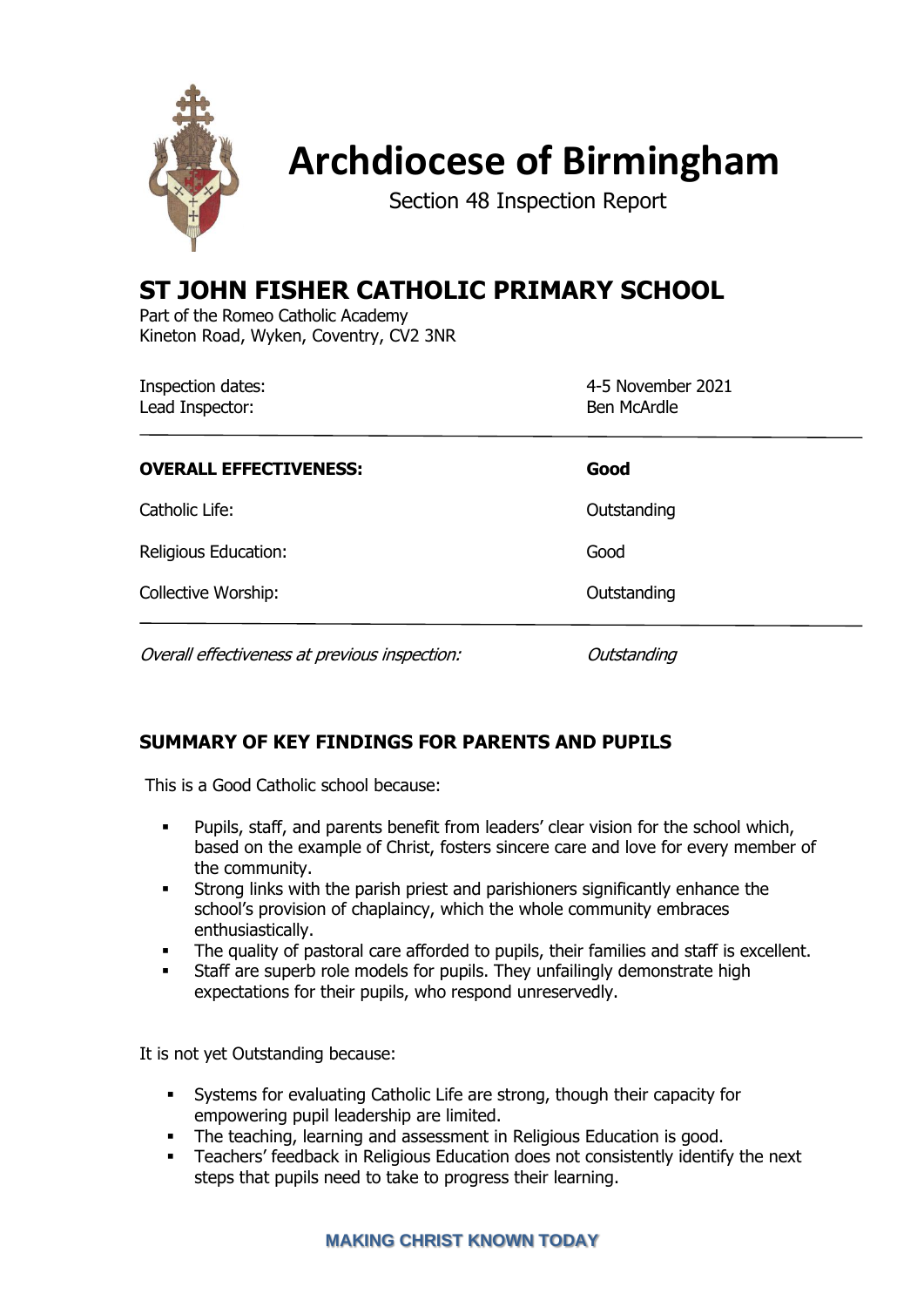#### **FULL REPORT**

#### **What does the school need to do to improve further?**

- Create opportunities for pupils to contribute to the evaluation of Catholic Life in a planned and systematic way, so that they are empowered to lead aspects of improvement.
- Move the majority of lessons from good to outstanding by ensuring all staff understand what makes 'outstanding' teaching in Religious Education, and its impact on successful learning for all groups of learners.
- Develop feedback in Religious Education so that it is consistently effective in contributing to outstanding outcomes for all groups of learners.

## **THE CATHOLIC LIFE OF THE SCHOOL**

| The quality of the Catholic Life of the school                                                                    | <b>Outstanding</b> |
|-------------------------------------------------------------------------------------------------------------------|--------------------|
| The extent to which pupils contribute to and benefit from the<br>Catholic Life of the school                      | Outstanding        |
| The quality of provision for the Catholic Life of the school                                                      | Outstanding        |
| How well leaders and governors promote, monitor, and<br>evaluate the provision of the Catholic Life of the school | Outstanding        |

#### **CL1 The extent to which pupils contribute to and benefit from the Catholic Life of the school**

#### **CL2 The quality of provision for the Catholic Life of the school**

- The school self-evaluates its outcomes for and provision of Catholic Life as outstanding. Inspectors corroborate this judgement.
- Following a review of the mission statement, which involved all stakeholders, pupils and staff have a secure understanding of the principal's vision for the school. They can talk about its impact on the school community with confidence.
- There is a warmth about the school, that extends to visitors and parents, who are passionately supportive and appreciative of everything the school does for them. There is an atmosphere of genuine care and love throughout the community, due to the intentional discipleship of the principal and the senior leadership team.
- Pupils' behaviour is very good at all times. Because of the high expectations of the school, which are consistently modelled by staff, who are intentional and prophetic in their behaviours, pupils demonstrate a deep respect for themselves and others. They are incredibly polite, well-mannered young people who can articulate the reasons why it is important to listen, give thanks and forgive one another.
- Pupils show great respect for people of other faiths and religions.
- All pupils can play a role in leading Catholic Life. Because of the frequent opportunities the school provides, such as creating artwork representing the life of Oscar Romero, the house saints, and the mission statement and planting bulbs for COP26 alongside other schools in the multi academy company (MAC), pupils' feel ownership and responsibility for promoting the Catholic Life of their school.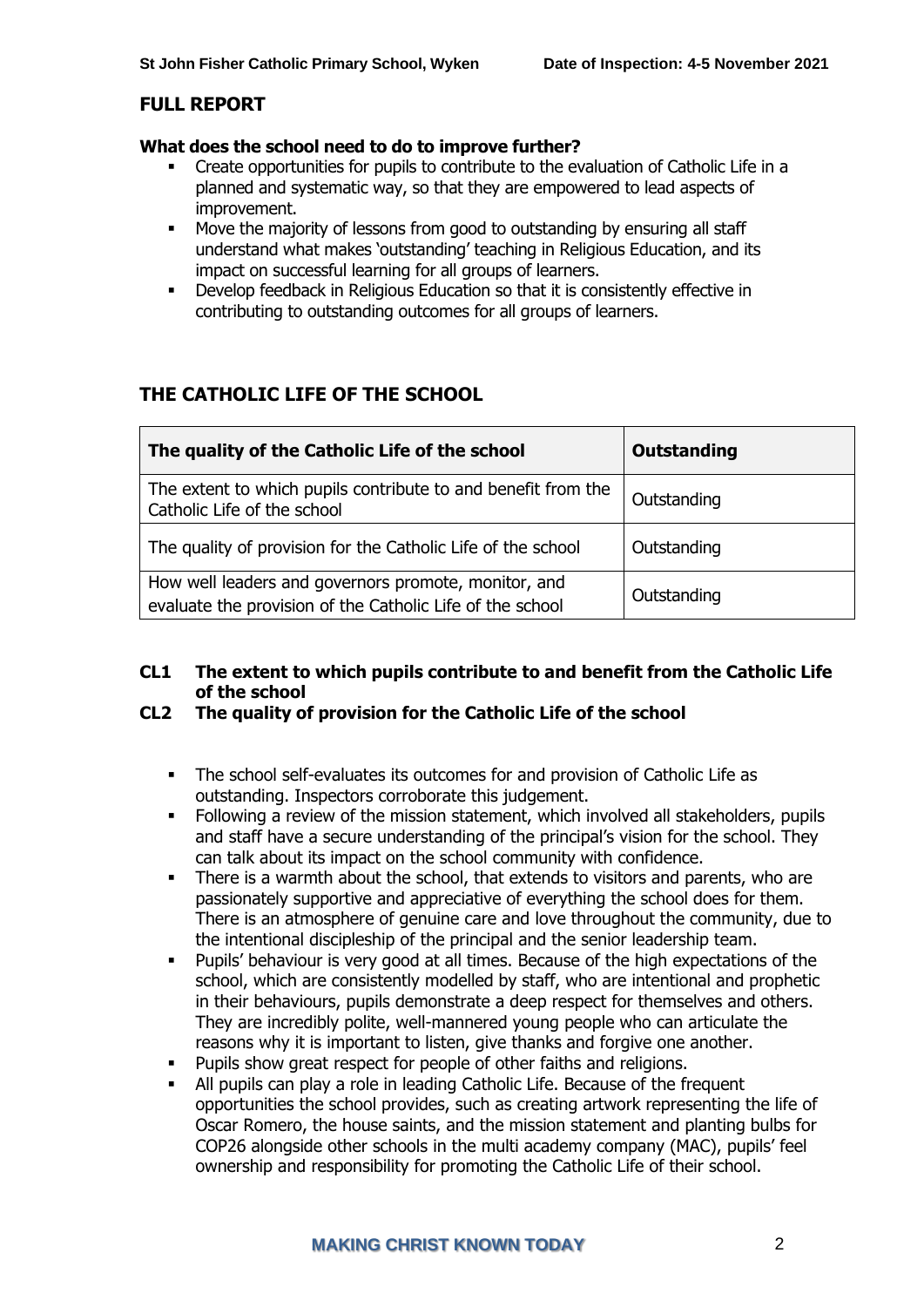- Pupils benefit from a plethora of opportunities to actively engage in the school's mission. Opportunities for partnership and collaboration with local organisations is a key strength of the school. The school ensures that the link between its mission and such activities is made explicit to pupils. For example, pupils took part in the Active Schools Challenge during lockdown, which focussed on supporting their mental health whilst nurturing an appreciation for God's creation; and, in partnership with other local schools, the Coventry Flame of Friendship initiative, which enabled pupils to use drama and dance to portray Olympic sports, focussed on pupils discerning and developing their God-given talents.
- Pupils' response to school's chaplaincy work is truly outstanding. In collaboration with the parish, the school provides an abundance of opportunities, to which pupils always respond enthusiastically and which they value very much. For example, pupil-led services at the start of the academic year are further enhanced by the parish priest's visiting to bless each classroom; the introduction of Catholic Sports enabled pupils who are not naturally competitive to be included in games and physical activities; the Year 6 chaplaincy team and CAFOD team regularly develop and lead initiatives, including a prayer club that started, at the request of pupils. Pupils also benefit from external and internal retreats. St John Fisher Catholic Primary School excels in its provision and response to chaplaincy work.
- The school takes a leading role in developing Catholic Life, including chaplaincy, across the MAC. Staff from St John Fisher lead training for all Romero schools for school councillors, which ensures their expertise is shared with their peers. Furthermore, the school enjoys support from the MAC in this area, including from the Catholic senior executive leader (CSEL), who worked with pupils to enable them to prepare and lead a liturgy.
- Currently, the role that pupils play in evaluating the school's Catholic Life is underutilised. Systems need to be developed that empower pupils to lead on developing aspects of the school's Catholic Life.
- The provision and response to pastoral care is outstanding. The school responds proactively to meet the needs of the children in its care. For example, as a result of the pandemic, leaders identified a need for some of its youngest children to receive additional support to enable them to independently access the school's provision. In response, the Fisher Room was created, whereby children can take time out of the classroom setting to be immersed in sensory and educational stimuli, when it becomes stressful for them. The school utilises the Thrive approach for social and emotional well-being, and staff have been trained in the Rainbows programme, enabling them to manage loss and bereavement. Consequently, staff expertly provide additional care and support, demonstrating that *'through Christ, we live,* love and learn in a caring community, and almost all pupils are happy, confident, and secure in their own stage of growth.
- Because of the priority the school places on providing opportunities for spiritual, moral, and ethical development, pupils are well-rounded individuals who are acutely aware of their responsibilities as members of a Catholic community. This is further enhanced by retreat experiences provided by the secondary school within the MAC, which contribute towards pupils' sacramental preparation and general spiritual development.
- The school uses the TenTen programme to deliver relationships, sex, and health education. Consequently, pupils have a strong understanding of loving relationships, which is firmly rooted in the teachings of Christ and His Church.
- Pupils have an excellent understanding of the concept of vocation as a call to serve God and the needs of the world. Because of the strong focus on vocation throughout their time at school, and the way the school plans for development in this area, all pupils, from their youngest year, know that God is asking them to do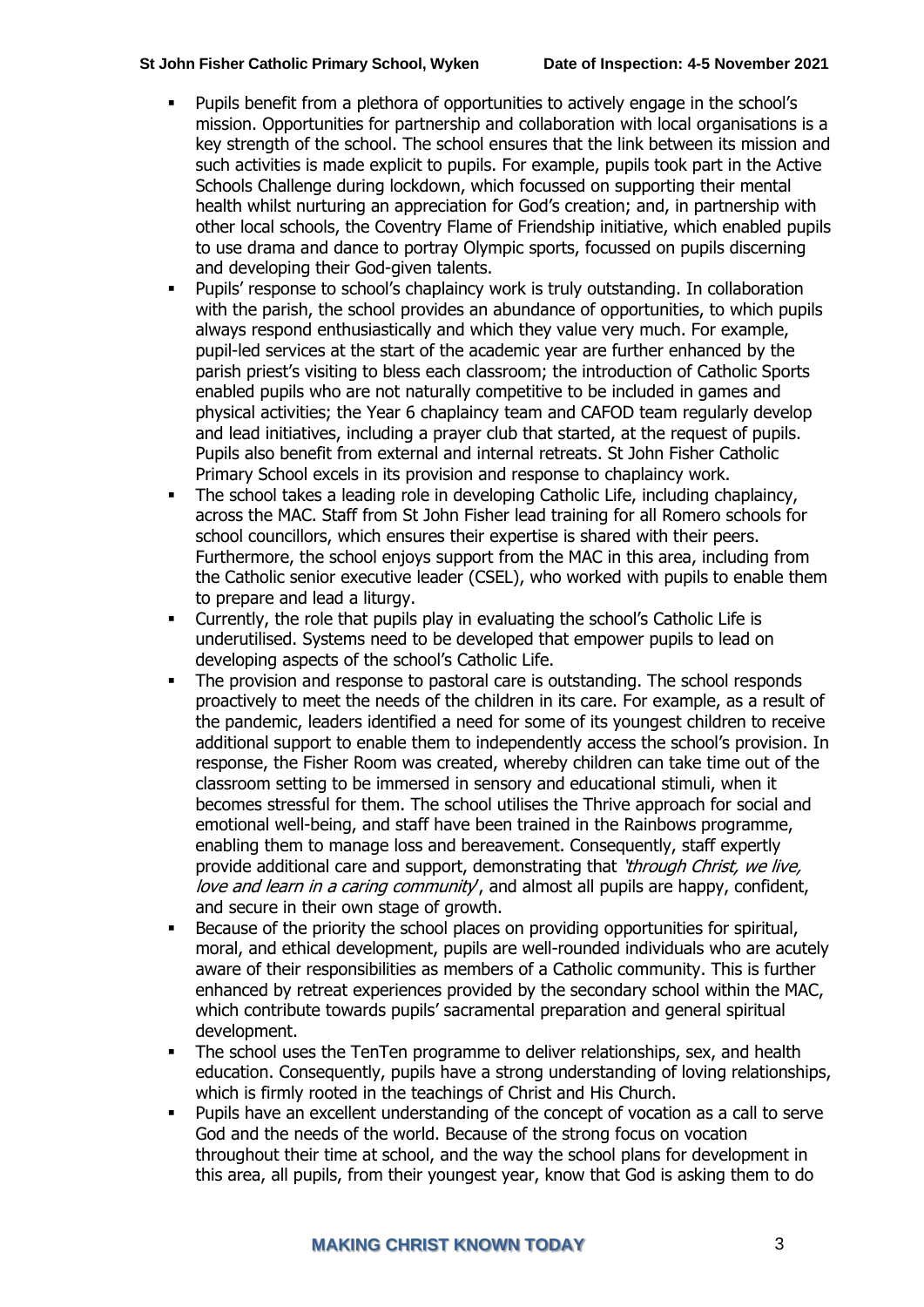something each and every day. Their age-appropriate understanding of vocation is supported well by external providers (e.g., OneLife Music and local magistrates), which ensures pupils do not think of vocation purely in terms of careers.

- **•** St John Fisher Catholic Primary School enjoys incredible support from its parish priest, who also serves as a governor. He is a beacon of support and inspiration for the whole community. Consequently, the relationship between the school and parish is incredibly strong. There are numerous examples of collaboration, including sacramental preparation, compilation of prayer bags for parishioners and pupils providing an act of service after the annual parish Mass for the Anointing of the Sick. As a result of this, pupils understand the reciprocal identity that is shared between school and parish and are rightfully proud of it.
- **EXECTE:** Staff are fully committed to the Catholic Life and mission of the school. Their dedication to the school is reflected in the way they each prioritise being living witnesses of the mission to pupils and in their collective length of service.
- Prayer is at the heart of the school community. The priority placed on providing first class acts of Collective Worship is high; as a result, pupils and staff value its role in their day-to-day experiences of school life.
- Building upon this, the school's physical environment is not only an expression of its Catholic identity and mission but is conducive to prayer. Pupils can articulate with confidence how they use various components of the school's decoration to reflect on faith.
- Staff are inspirational role models for their pupils. At all times, they are acutely aware of the responsibility they have in upholding the mission and identity of the school. As a result, they unfailingly demonstrate high expectations for their pupils, who respond unreservedly.
- The school provides high quality pastoral care for its staff. All staff speak exceptionally well of the principal and the way in which she supports them in their work and enables them to experience encounter with Christ through their work.

#### **CL3 How well leaders and governors promote, monitor, and evaluate the provision of the Catholic Life of the school**

- The school self-evaluates its leadership and management of Catholic Life as outstanding. Inspectors corroborate this judgement.
- Leaders are deeply committed to the Catholic Life of the school. As a result of the priority and care they afford them, Catholic Life and mission are perceived to be the first priorities in terms of school development, as reflected in associated documentation.
- The principal is an inspiring disciple of Christ, as demonstrated in her leadership of the community. Because of her warmth and passion for the faith life of the school and her personable character, all key stakeholders, including parents, fully support her in her drive to ensure that Christ is at the centre of the school's daily work.
- Monitoring and evaluation of Catholic Life is thorough, robust, and consistent. Systems are in place which ensure that new developments are routinely monitored for impact, and that the school is responding to the needs of its community. For example, in response to parental demand, opportunities have been created for them to visit school to join in class-based prayer and liturgy with their children.
- Catholic Life is a central component to the continuous professional development (CPD) of staff. Because leaders ensure that best practice relating to Catholic Life is routinely shared with staff, for example retreat experiences on the theme of 'Your Kingdom Come' for Lent, the school's provision is securely outstanding.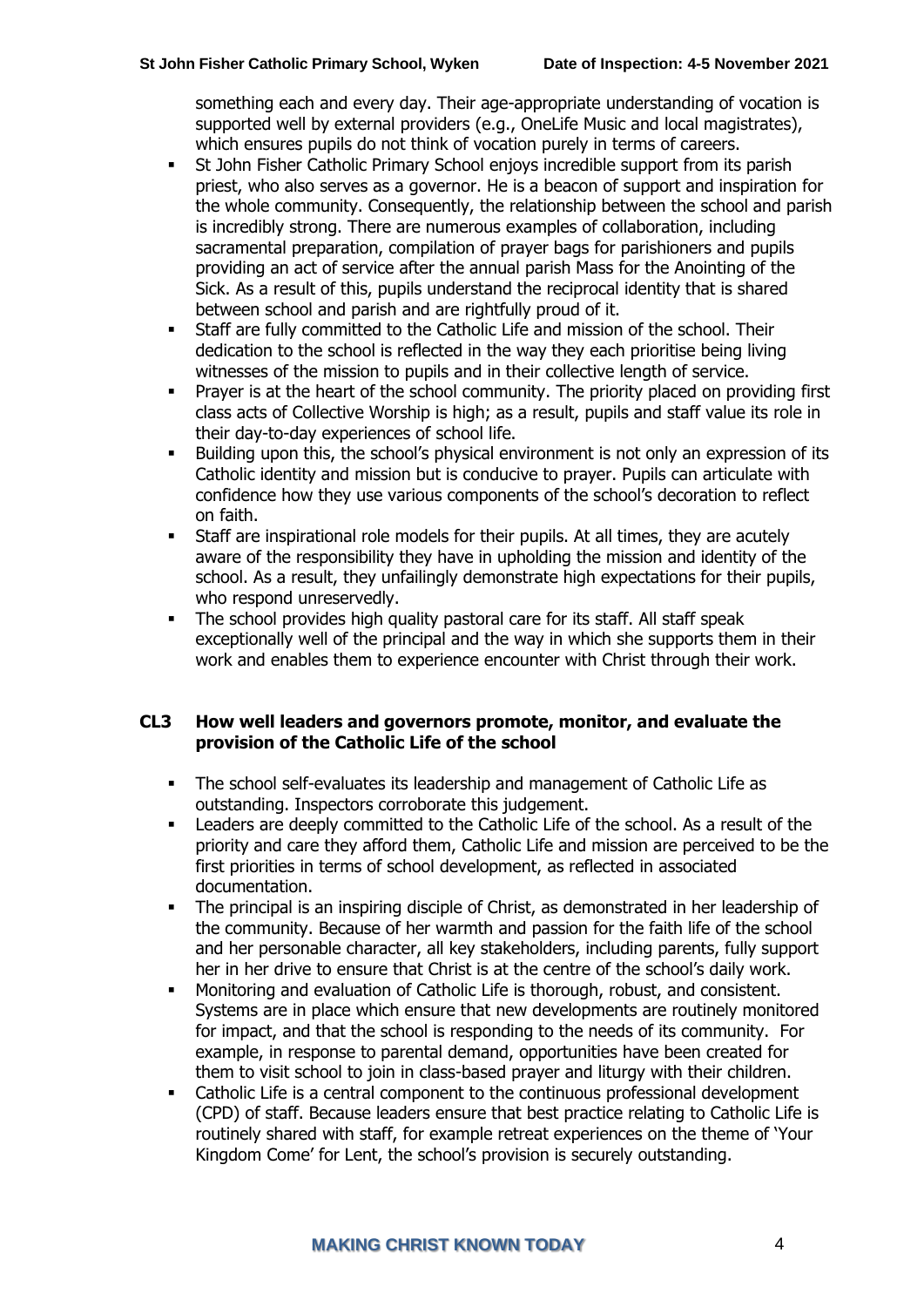- As a result of recent CPD, the governing body have a very secure understanding of current best practice pertaining to Catholic Life and mission. Subsequently, they offer effective support and challenge to school leaders and discharge their canonical responsibilities competently and effectively.
- Leaders' promotion, monitoring and evaluation of pupils' spiritual and moral development is outstanding. As a result of robust monitoring, including within the MAC, the principal has contributed significantly to two initiatives that are beacons of excellence within Catholic education: the Romero Child Charter, in which a pathway of experience is mapped out for pupils in every phase to help them explore the world as God intends for them; and the Catholic curriculum, which is beginning to embed virtue questions in different areas of the curriculum, enabling pupils to see the importance and impact of faith in the world.
- Leaders ensure that the school is fully compliant with the archbishop's decisions relating to Catholic Life. As a result, pupils experience the Catholic School Pupil Profile in their daily school life and engage in diocesan-wide Catholic Life initiatives, such as **Bambinelli**.

| The quality of Religious Education                                                                     | Good |
|--------------------------------------------------------------------------------------------------------|------|
| How well pupils achieve and enjoy their learning in Religious<br>Education                             | Good |
| The quality of teaching, learning and assessment in Religious<br>Education                             | Good |
| How well leaders and governors promote, monitor, and<br>evaluate the provision for Religious Education | Good |

## **RELIGIOUS EDUCATION**

#### **RE1 How well pupils achieve and enjoy their learning in Religious Education RE2 The quality of teaching, learning and assessment in Religious Education**

- The school self-evaluates its outcomes for and provision of Religious Education as good. Inspectors corroborate this judgement.
- **•** Progress in Religious Education is good for most pupils in each key stage. In lessons, pupils are generally enabled to move on to the next phase of their learning, though this is not always consistent.
- Pupils use the knowledge they have acquired in lessons to think spiritually in lessons, helping them to be aware of the effect of religious beliefs in their everyday lives. Primarily initiated using 'gap tasks' and 'I wonder' questions, pupils are encouraged to reflect on some of the key themes encountered in their lessons. However, pupils across different classes are not yet challenged to think at a consistently deep level.
- Pupils engage well in their Religious Education lessons. Most aspire to complete all the work they are set and show great interest in the paired and group discussions they are directed towards.
- The proportion of pupils who attain or surpass age related standards is good. Their attainment in Religious Education is at least in line with other core subjects.
- Leaders have rightfully identified the need to improve outcomes for disadvantaged pupils and those with special educational needs and disabilities (SEND) as an area for development. Work in pupils' exercise books and learning observed during the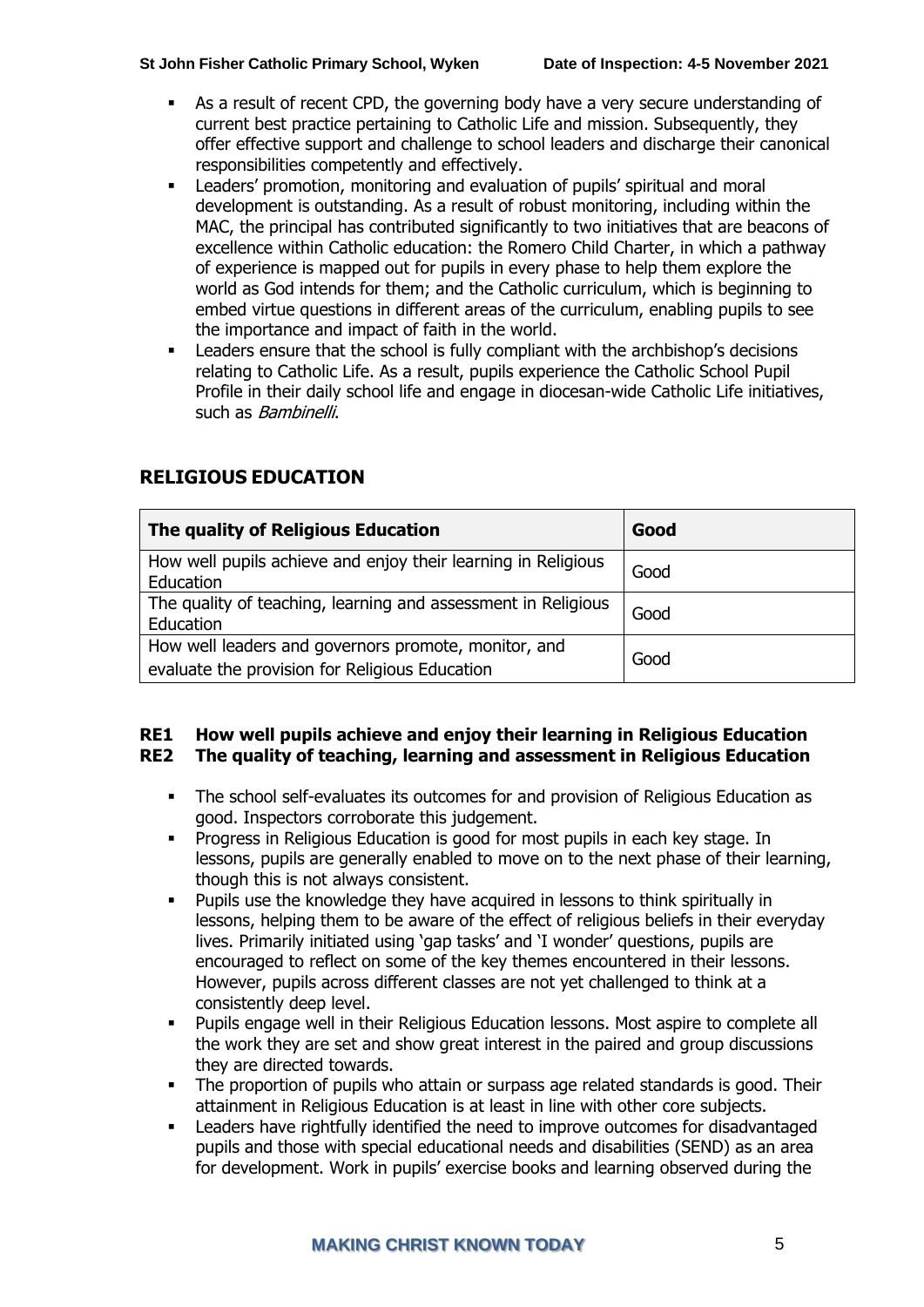inspection demonstrate that tasks do not always meet the needs of these pupils in order to narrow the gap in their attainment swiftly. There is some very good practice in this area, particularly when involving pupils with complex needs, but it is limited and not yet consistently embedded for other pupils throughout the school.

- Pupils speak of their high level of enjoyment of Religious Education. They find Religious Education exciting and are keen to learn because a good stock of creative tasks is made available to pupils, including opportunities for extended writing.
- The quality of pupils' work in their exercise books and in class is good and comparable to that of other core subjects. There is evidence of the impact of the school's improvement work relating to this area.
- Questioning is a routine feature of lessons. Because teachers rely heavily on the 'hands-up' strategy, not all pupils are actively involved in whole class discussions, and it is easy for pupils to be passive in Religious Education lessons if they choose to be. Teachers do not use high quality questioning to engage all learners or to draw out pupils' deeper understanding of the issues covered in lessons.
- Teachers must be consistently courageous in dealing with pupils' misconceptions and thus ensure pupils have a clear understanding of the subject content being covered at all times.
- Teachers effectively plan work that enables pupils to achieve the learning outcomes that *most* children should achieve. Where planning is outstanding, SEND pupils are supported to effectively access the curriculum content and more able pupils are challenged to securely attain the more demanding outcomes, however the practice of this is yet to be consistently embedded as in most lessons, pupils complete the same activities, regardless of their ability and teachers' questioning is rarely targeted to specific groups of pupils.
- **•** The subject knowledge of teaching staff is generally secure. Where this is not the case, leaders have identified so and provide support.
- Through reflecting on teacher modelling and paired work, most pupils are involved in evaluating how well they are achieving in Religious Education lessons. Where this is most effective, pupils are subsequently provided with the opportunity to further improve their work by responding to feedback.
- Teachers manage time well: lessons are well paced, and pupils respond well to the resources they are provided with.
- Feedback in Religious Education broadly follows the school's policy, in that: effort is recognised and celebrated; teachers focus on aspects of the work; pupils are given time to respond to 'gap tasks'; it is positive and uses appropriate language. However, other elements of the policy, which would help pupils to advance their understanding of what they need to do to improve, are missing either in whole or in part (i.e., relating feedback to learning objectives and success criteria that are shared with the pupils; ensuring feedback is always given before the next lesson; and implementation of the policy is consistent throughout the school). As a result, pupils told inspectors that they do not always understand their level of achievement or know what they need to do next to make further progress.
- When appropriate, teachers create opportune moments for prayer in Religious Education lessons. Their skilful management of the class guarantees that children experience wonderful moments of awe in the presence of God that enhance their learning experiences.
- Teachers celebrate pupils' achievements through a variety of means, including house points, the 'golden box' and 'star of the week'. Pupils value teachers' recognition of their success in Religious Education.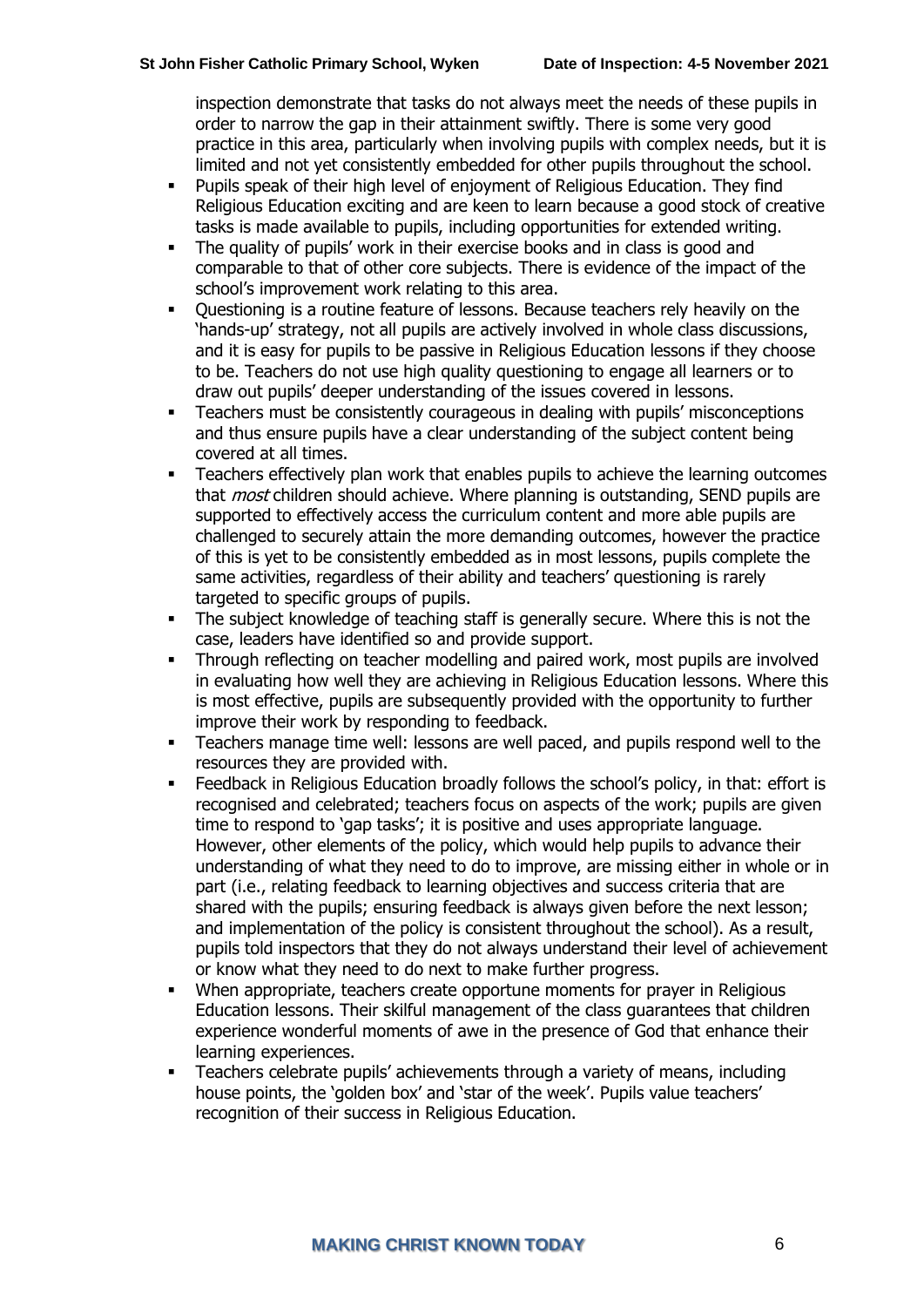#### **RE3 How well leaders and governors promote, monitor, and evaluate the provision for Religious Education**

- The school self-evaluates its leadership and management of Religious Education as good. Inspectors corroborate this judgement.
- **EXEC** Because leaders follow the Learning and Growing as the People of God curriculum and ensure the directed amount of time is allocated to the teaching of Religious Education, St John Fisher Catholic Primary School meets the requirements of the Bishops' Conference of England and Wales and the additional requirements of the Archbishop of Birmingham, relating to Religious Education.
- The leaders and governors of St John Fisher Catholic Primary School ensured that the teaching of Religious Education remained top priority throughout periods of lockdown caused by the pandemic. Situated near an NHS hospital, the community experienced very high levels of attendance throughout periods of time when schools were open only to children of key workers. Furthermore, in their self-evaluation, the school states that teachers adapted planning to provide continuous remote learning for those pupils who worked from home. To safeguard Religious Education as much as was possible, leaders and governors promptly secured CPD relating to remote learning, ensuring that all staff had the skills necessitated by such practice. Leaders are commended for their superb efforts in this area.
- Governors ensure that Religious Education is afforded the same priority status as other core subjects. For example, in addition to allocating an equitable budget for the subject, governors afford appropriate CPD for the subject leader to ensure her knowledge remains current, such as input on the Year of the Word from an external provider.
- Leaders plan the monitoring of Religious Education on a termly basis using diocesan proformas. Consequently, areas for development are routinely identified and actioned. The subject leader checks back to ensure actions have been implemented and assesses whether further action is then required. Analysis of monitoring is shared to the governors through reports written by the principal. However, monitoring has not accurately identified the precise barriers that limit much of the teaching in Religious Education to being good and, as a result, the teaching of Religious Education is not rapidly moving towards securing an outstanding judgement.
- **•** The MAC has further contributed to the monitoring of Religious Education (as well as Catholic Life and Collective Worship) by commissioning a review of the school undertaken by one of its directors.
- There is some evidence that leaders and governors use monitoring and evaluation to plan improvements to Religious Education. For example, equipping the Fisher Room with resources to aid learning for pupils who need to use it.
- The leader for Religious Education has a secure vision for the subject and a good level of expertise for securing it. Staff respond very well to her and cherish the relationship she has with each of them. She is passionate about Religious Education and the school, and this is her motivation for the role. Staff value her 'can do' attitude and the systems she has in place for colleague support.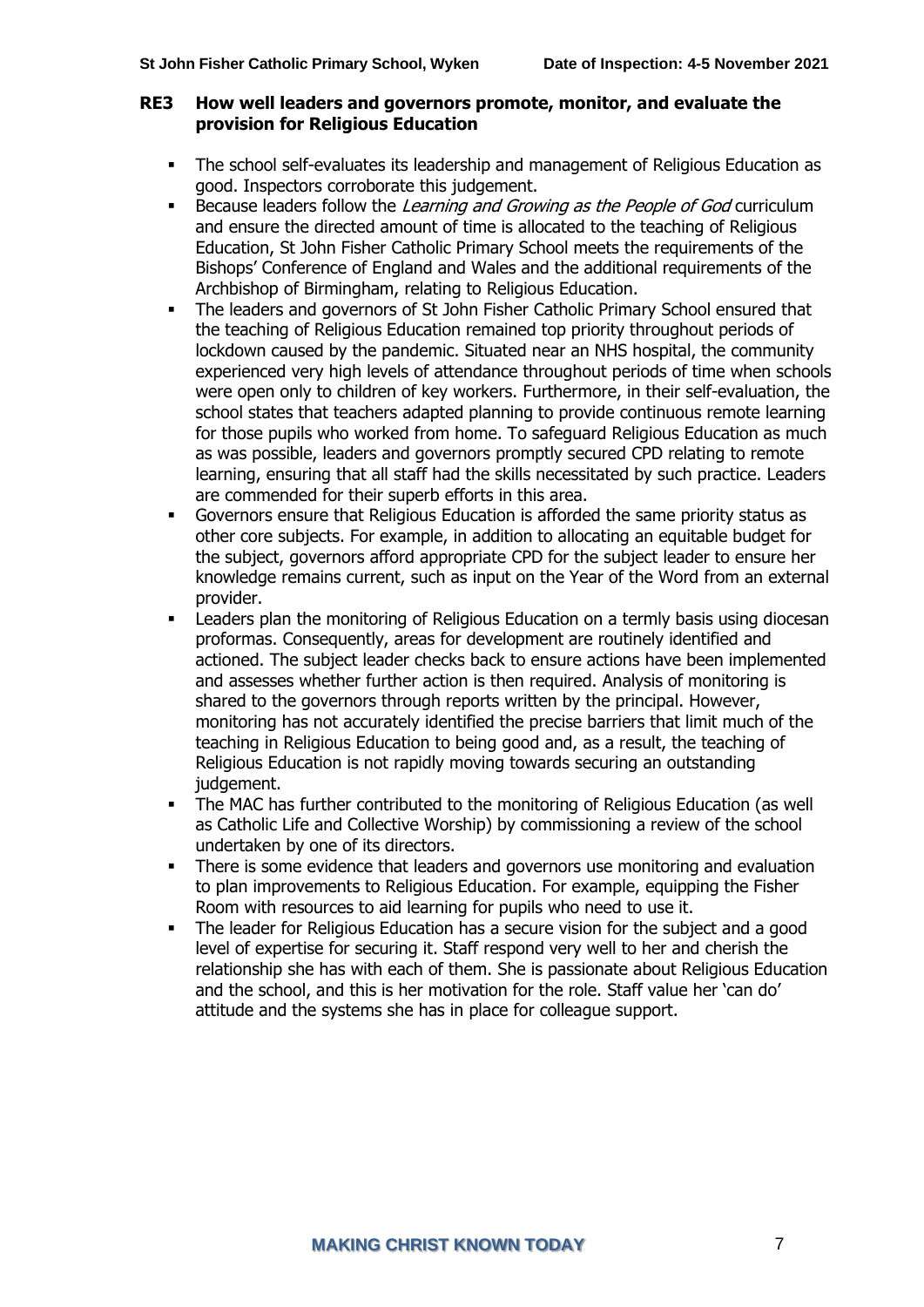#### **COLLECTIVE WORSHIP**

| The quality of Collective Worship                                                                     | Outstanding |
|-------------------------------------------------------------------------------------------------------|-------------|
| How well pupils respond to and participate in the school's<br>Collective Worship                      | Outstanding |
| The quality of Collective Worship provided by the school                                              | Outstanding |
| How well leaders and governors promote, monitor, and<br>evaluate the provision for Collective Worship | Outstanding |

### **CW1 How well pupils respond to and participate in the school's Collective Worship**

#### **CW2 The quality of Collective Worship provided by the school**

- The school self-evaluates its outcomes for and provision of Collective Worship as outstanding. Inspectors corroborate this judgement.
- Pupils respond exceptionally well to prayer and liturgy. In response to deeply embedded routines built around high expectations, all instances of prayer are genuine moments of spiritual encounter.
- Because prayer is presented to pupils using a variety of approaches, their interest is always captured, which evokes sincere responses from them. During the inspection, the principal ingeniously used a cartoon featuring some of the Church's saints presented as superheroes to initiate spiritual reflection on God's call to sainthood.
- Prayer is central to the life of the school. As a result, pupils are normally confident in designing and leading their own liturgies and acts of worship. For example, pupils prepare class-based worship, thanksgiving services and take part in the 'prayer partners' initiative. Leaders are currently seeking to resurrect these routines into the heart of the community again, following some disruption over the last eighteen months.
- Pupils are keen to resurrect their involvement in planning and leading Collective Worship and are excited about the prospect of doing this.
- Pupils can talk about how they use a variety of artefacts, including the Bible and music, to pray. This has a profound effect on their spiritual development.
- Because all members of staff ensure that the prayer is planned around suitable themes, that the liturgical year is prominently reflected in displays around the school site, and is routinely mentioned during instances of prayer, pupils have an excellent understanding of the Church's key seasons and feasts and can articulate why the relevance of them to their own lives.
- Staff understanding of the liturgical year is secure. This is because the subiect leader for Religious Education shares the liturgical calendar with all staff and routinely refers to it during staff meetings. Consequently, they are confident in supporting pupils to use it to plan their own prayers.
- Prayer features prominently in the school's work on pupils' transition to secondary education. Because pupils in Years 5 and 6 are invited to celebrate Mass with pupils from the secondary school in the MAC, pupils are instilled with confidence during what can be a daunting experience for some.
- The parish priest is invaluable in facilitating the attendance of other adults associated with the school to prayer. In addition to being a familiar presence in school, he schedules daily Mass in the parish to converge with the start of the school day, so that he can reinforce the excellent work being done with the pupils in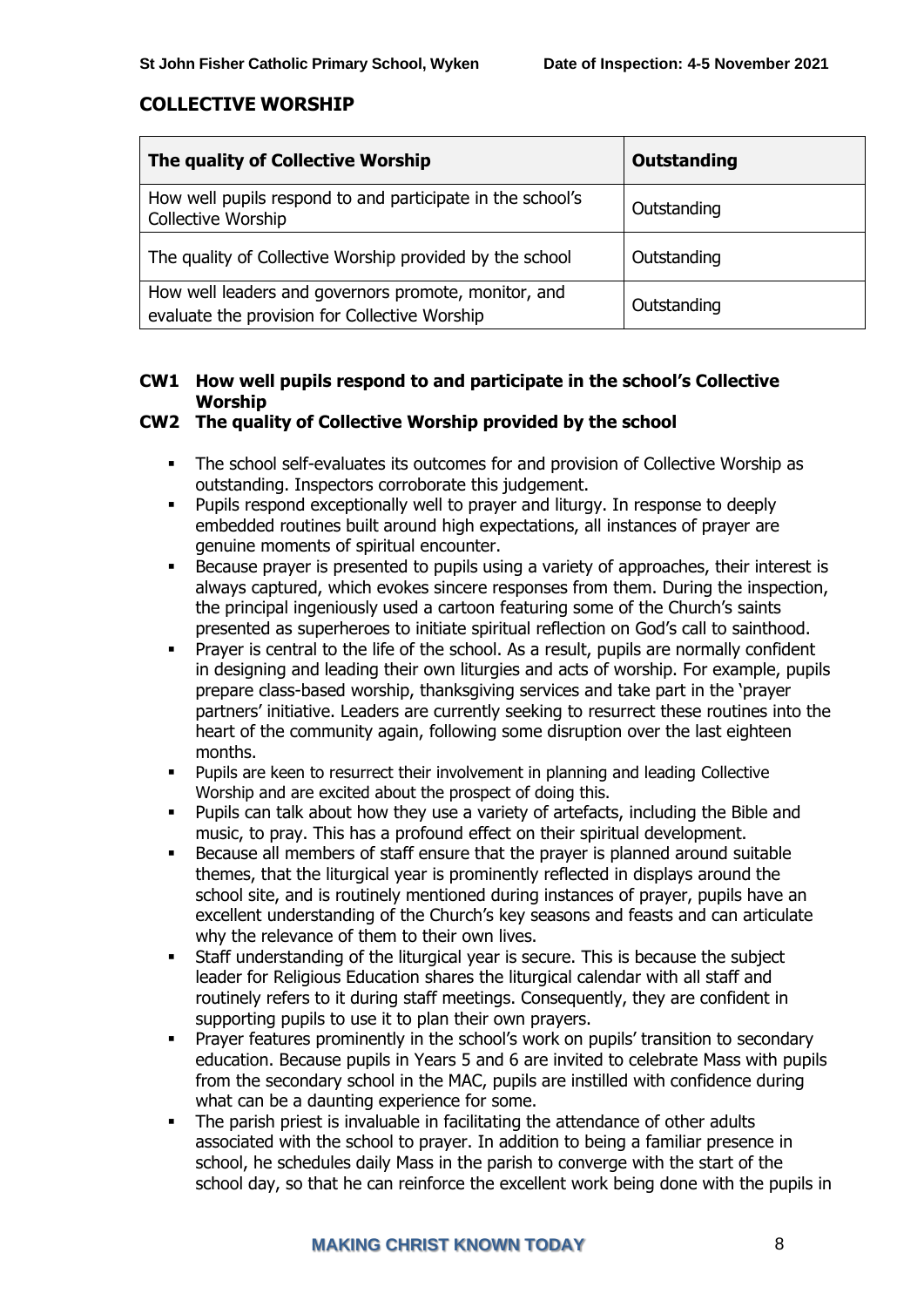school to parents. Consequently, this contributes to further developing parents' confidence in engaging in prayer with their families.

- **EXECTE:** Staff are excellent role models for pupils, in terms of prayer. They emulate the gestures and high levels of reverence and behaviour demanded. In response, all pupils aspire to be like them during prayer.
- The quality of singing is amazing. Because of high expectations, embedded routines and the way leaders present it to them, pupils sing joyfully and from the very depths of their heart. They see the use of their voices as a way to praise God.

#### **CW3 How well leaders and governors promote, monitor, and evaluate the provision for Collective Worship**

- The school self-evaluates its leadership and management of Collective Worship as outstanding. Inspectors corroborate this judgement.
- Leaders have expert knowledge in how to plan and deliver the highest quality of prayer and liturgies. In turn, prayer is at the core of the school's living heartbeat.
- Because leaders have an extensive knowledge of the liturgical year, ensuring even the shortest of feasts are acknowledged and celebrated in school, such as Pentecost, and use a wide variety of traditional and contemporary prayer styles in their work, pupils are exposed to the full wealth of the Church's prayer heritage.
- Leaders model the highest standards when leading prayer. Consequently, staff have a secure understanding of the standards desired for the school, which they attain.
- Governors are steadfast in their commitment to sustaining the highest quality of Collective Worship for the community. This is reflecting their allocation of a substantial budget specifically to Collective Worship. Leaders have used this money to replace computer equipment in the school hall, so that teachers can spend more time planning and delivering high quality prayer, rather than on setting-up technical equipment.
- Leaders have identified an action plan for further developing the quality of prayer. Plans are broken down into termly action steps with associated monitoring opportunities identified. The subject Leader for Religious Education summaries the impact of these, which are used to inform plans. For example, by providing more challenging follow-up work after retreat experiences, and using pupil-led Collective Worship when there was no opportunity to celebrate weekly Mass during periods of lockdown. Furthermore, previous action plans identified the need for the school to address pupils' confidence in singing, which had suffered due to singing not being allowed for an extended period. Subsequently, the peripatetic music teacher recorded several videos of him playing hymns on his guitar and singing along to them, which teachers have used to return pupils' singing to joyous levels.
- Reports to governors are incredibly detailed and comprehensive, enabling them to effectively support and challenge the development of Collective Worship.
- Leaders and governors ensure that the school responds to invitations to prayer from the Archbishop of Birmingham, for example by enabling pupils to take part in Adoremus and the live stream of the rosary from the cathedral.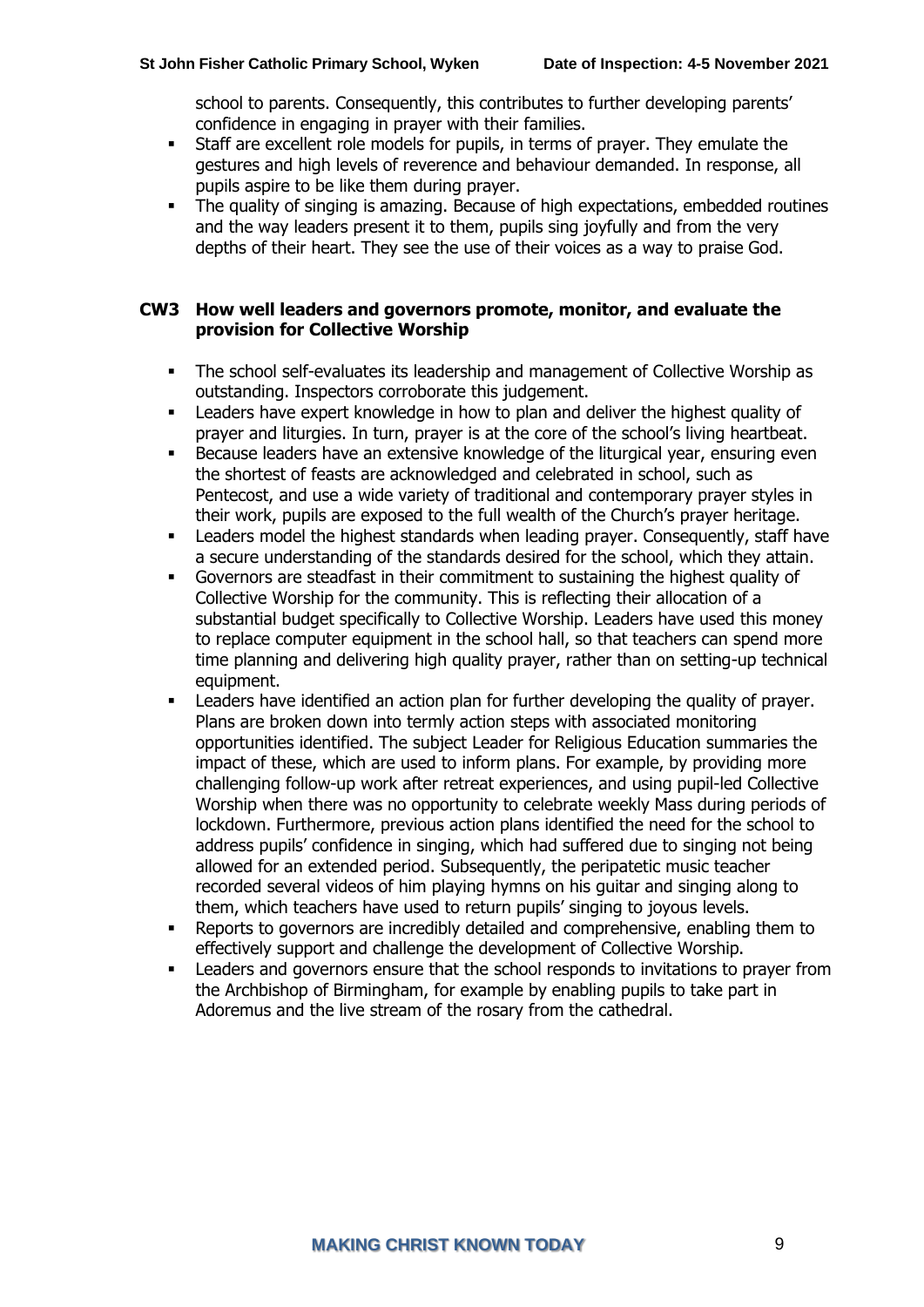#### **SCHOOL DETAILS**

| Unique reference number                                                | 142212                                    |  |
|------------------------------------------------------------------------|-------------------------------------------|--|
| Local authority                                                        | Coventry                                  |  |
| This inspection was carried out under Canon 806 of Canon Law and under |                                           |  |
| Section 48 of the Education Act 2005.                                  |                                           |  |
| Type of school                                                         | Primary                                   |  |
| School category                                                        | Academy                                   |  |
| Age range                                                              | $3 - 11$                                  |  |
| Gender of pupils                                                       | Mixed                                     |  |
| Number of pupils on roll                                               | 446                                       |  |
| Appropriate authority                                                  | The board of directors                    |  |
| Chair                                                                  | <b>Brendan Fawcett</b>                    |  |
| Principal                                                              | Deirdre Williams                          |  |
| Telephone number                                                       | 02476 443 333                             |  |
| Website address                                                        | https://www.st-johnfisher.coventry.sch.uk |  |
| Email address                                                          | admin.sif@romeromac.com                   |  |
| Date of previous inspection                                            | 10-11 June 2015                           |  |

## **INFORMATION ABOUT THIS SCHOOL**

- **•** St John Fisher Catholic Primary School is a larger than average primary school (with Nursery) that serves the parish of St John Fisher in Coventry.
- The percentage of Catholic pupils is currently 73%.
- The percentage of disadvantaged pupils is in line with the national average.
- The percentage of SEND pupils is in line with the national average.
- The percentage of pupils from minority ethnic origins is broadly in line with the national average.
- The percentage of pupils with EAL is broadly in line with the national average.
- Since the last inspection the school has converted to an academy and joined The Romero Catholic Academy. A new principal has been appointed and, more recently, the school has opened a new nursery and a new parish priest/priest chaplain has been appointed, following the death of the previous priest. There have also been changes to the composition of the local governing body, including the Chair.

## **INFORMATION ABOUT THIS INSPECTION**

- The inspection was carried out by two Diocesan Inspectors: Ben McArdle and Rebecca Nash. In addition, Karyn Oakley shadowed the inspectors.
- The focus of the inspection was on the impact, quality, and leadership of the school's provision of Catholic Life, Religious Education and Collective Worship.
- **•** The inspectors observed teaching across fifteen Religious Education lessons to evaluate the quality of teaching, learning and assessment. Most of these lesson observations were conducted jointly with senior leaders.
- The inspectors completed a work scrutiny and held discussions with pupils to evaluate their understanding of Catholic Life, the impact of Religious Education teaching on their learning over time and their experience of Collective Worship.